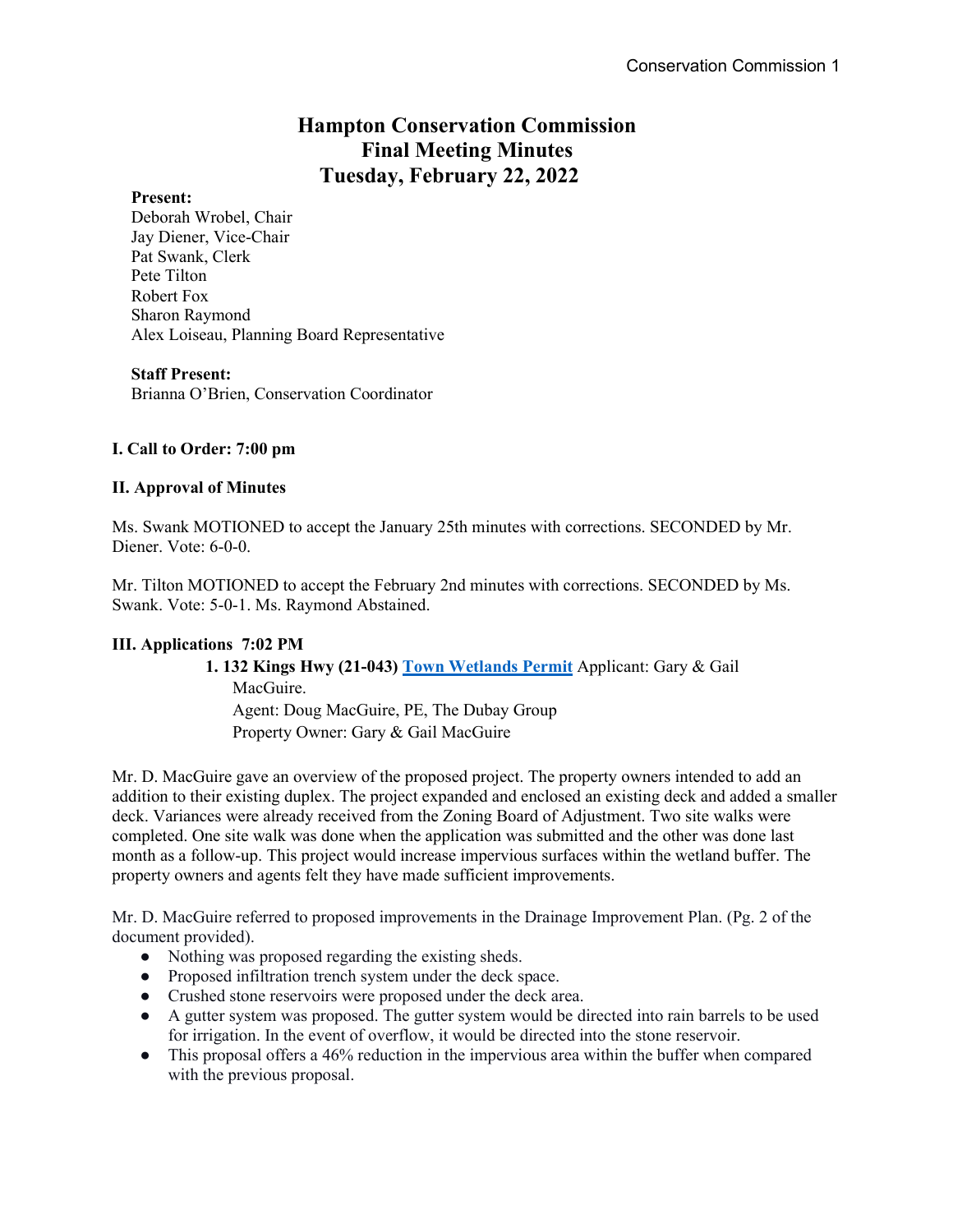Ms. Wrobel clarified that the net increase in the impervious area is due to enclosing the deck and adding the new deck space. Mr. D. MacGuire stated that the owner's goal is to create an additional bedroom. The proposed decks are 218 SqFt, while the existing decks are 162 sq ft. A total of 158 additional square feet.

Ms. Raymond asked for soil information. She noted that there are flooding and standing water table issues in this location. Mr. D. MacGuire stated that he did not have any soil information due to the frozen ground. He noted that if it is needed, the owners can accommodate that as soon as possible. He noted that the infiltration system proposed would only be 12 inches into the ground.

Ms. Raymond stated that she does not feel she has seen enough mitigation to make this something she can support. Mr. D. MacGuire stated that he felt the proposal was a significant improvement. He noted that the sheds would act as a natural buffer. Ms. Raymond disagrees and noted a natural vegetative barrier as a better option. Mr. Tilton added that a pile of yard waste was seen behind the sheds during a site walk. Discussion about flooding issues continues.

Mr. Fox inquired about the date the house was originally built and if the wetlands buffer existed at that time. It was confirmed that the house was built in 1964 and the buffer did not exist. Mr. Fox stated that he agreed with his fellow commission members. Discussion about the effectiveness of the proposed trench system continues.

Ms. Wrobel asked about the depth of the seasonal high water table. Mr. D. MacGuire estimated 24 inches based on SCS soil mapping and topography. He also noted that it is 650 ft away from Meadow Pond.

Ms. Wrobel voiced concern about the proposed infiltration system needing to be inspected twice per year and the cleanliness of the runoff. Ms. Swank voiced concern about what will happen with this system if the owners ever sell and echoed Ms. Wrobel's concerns about inspections. Mr. Diener voiced concerns about whether this system would be adequate. He did not feel that this would achieve the objective of reducing or redirecting roof runoff.

Ms. O'Brien asked for clarification on the square footage of the additional space that would be added for the enclosed decks. Mr. D. MacGuire stated that the additional space would be 5 ft from the existing deck, not inclusive of the stairs. Ms. O'Brien did not believe adding the deck made sense.

Mr. D. MacGuire noted that the owners were willing to make concessions and work with the commission. He asked for input on what the commission would support. Ms. Raymond said her approval would require the removal of at least one of the sheds, removal of the decks, and removal of any additional pavers. The commission continued to discuss what would be appropriate for approval.

Public Comment opened.

**Gail MacGuire**, 132 Kings HWY, stated that they were looking at taking down one of the sheds. Ms. MacGuire explained that she has been in communication with the neighbors and they are very supportive. She also noted that the yard waste was leaves from the trees, and they did not previously realize they could not put them there, but they would not do that in the future. Mr. Diener said that he is not concerned about the neighbors complaining, it was about being consistent in judging these things. Ms. O'Brien echoed Mr. Diener.

**Mark Kokoszyna,** 180 North Shore Road, asked the commission about consistency in non-conforming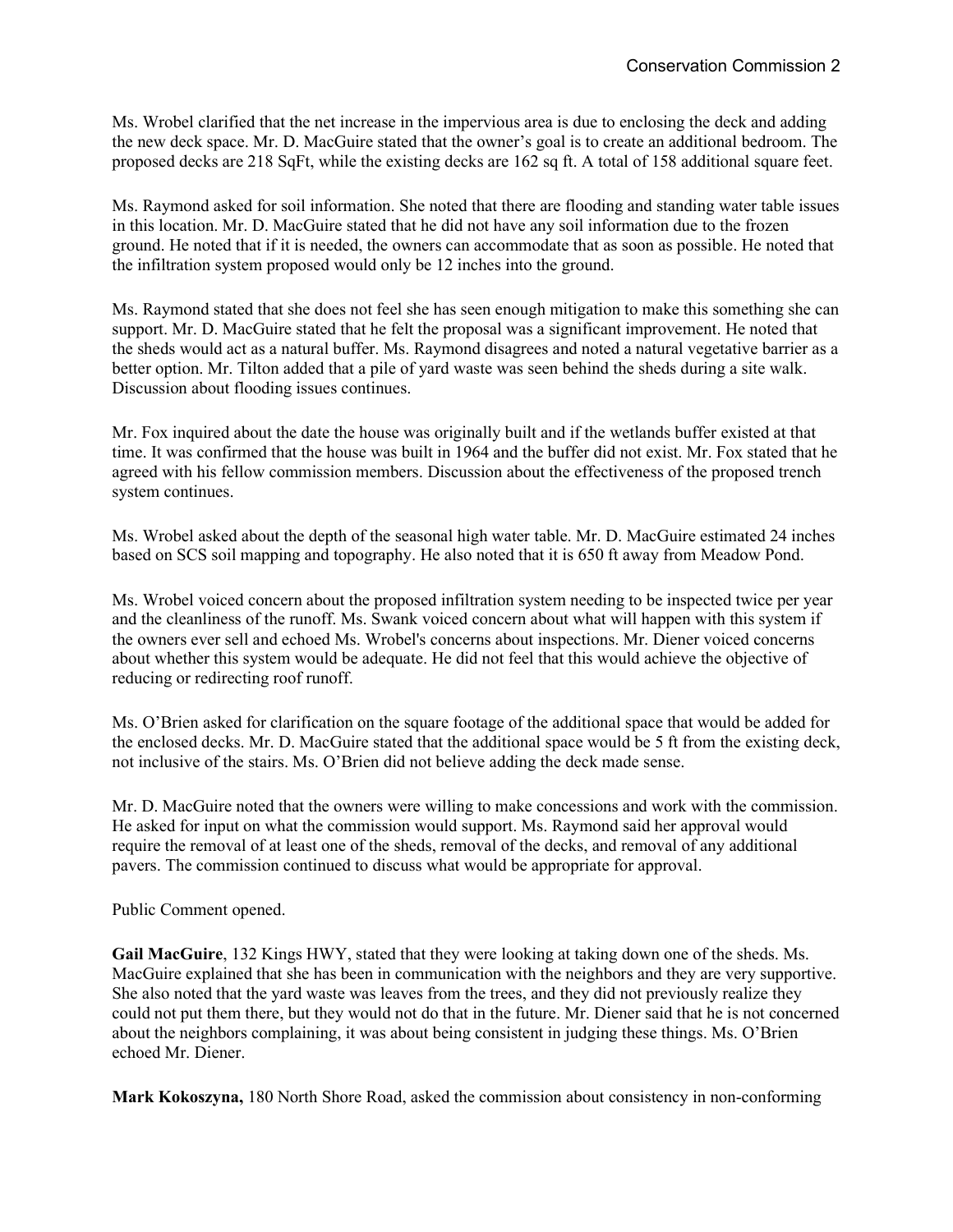laws. Mr. Diener stated that it can be difficult, but they do their best to apply the best standards. Mr. Kokoszyna continued to ask about regulations and Mr. Diener stated that the public comment needed to stay relevant to the application. Ms. Wrobel advised that general questions could be asked later.

Public comment closed.

Ms. Raymond noted that the Conservation Commission would need to see the final plan. Mr. Diener noted that the commission can ask them to redo the plan and submit it to Brianna for approval. Mr. D. MacGuire stated that eliminating one shed, both of the proposed decks, and eliminating the paver area would result in a net-zero.

Ms. Swank asked if they should include plantings. The committee discussed plantings. The commission requested that Mr. D. MacGuire also include a planting plan along the wetland edge in the submission to Ms. O'Brien.

Mr. Diener MOTIONED to recommend approval of the wetland permit with stipulations. SECONDED by Ms. Swank. Vote: Unanimous.

Stipulations:

- The two proposed rear decks be removed from the plan
- The northern shed closest to the wetland edge be removed from the property
- The infiltration system be removed from the plan
- A Planting Plan to define the edge between the wetlands and the buffer be put together for approval by the Conservation Commission.
- These changes are to be noted on the current plan, which also should be signed and dated by the Conservation Commission Chair.
- The updated plan needs to be submitted to both the planning board and Ms. O'Brien prior to the Planning Board meeting.

**2. 192 North Shore Rd Town Wetlands Permit** Applicant: Lisa Shea (7:58 PM) Agent: **Henry Boyd - Millennium Engineering** Property Owner: Lisa and Brian Shea

Mr. Boyd gave an overview of the project. Mr. Boyd explained that the proposed plans had been revised out of regard for the abutter, Mark. Mark was concerned about the potential negative effects this project could have on him. The proposed project moved the structure substantially out of the buffer zone. The closest point being 27 ft. in the buffer. Mr. Boyd noted that the newly proposed plan had more temporary impact than the previous one. Infiltration trenches were added to the proposal. Mr. Boyd noted a 4/10 percent increase in sealed surface area, with 97% sealed surface decreases inside the buffer.

**Sergio Bonilla** presented the planting plan. He noted Grey Dogwood and surface barrier. The goal was to attract birds that could naturally be encountered in the wetlands and forests. Mowing in the area would be discontinued. About 14 shrubs were proposed along a 14-foot wide area that will halt the advancement of the multiflora rose in the area. A few nest boxes would be added to complement the food chain.

Mr. Diener asked about the placement of the stone infiltration trenches. Mr. Boyd stated that they will be placed anywhere around the house where there is a drip edge.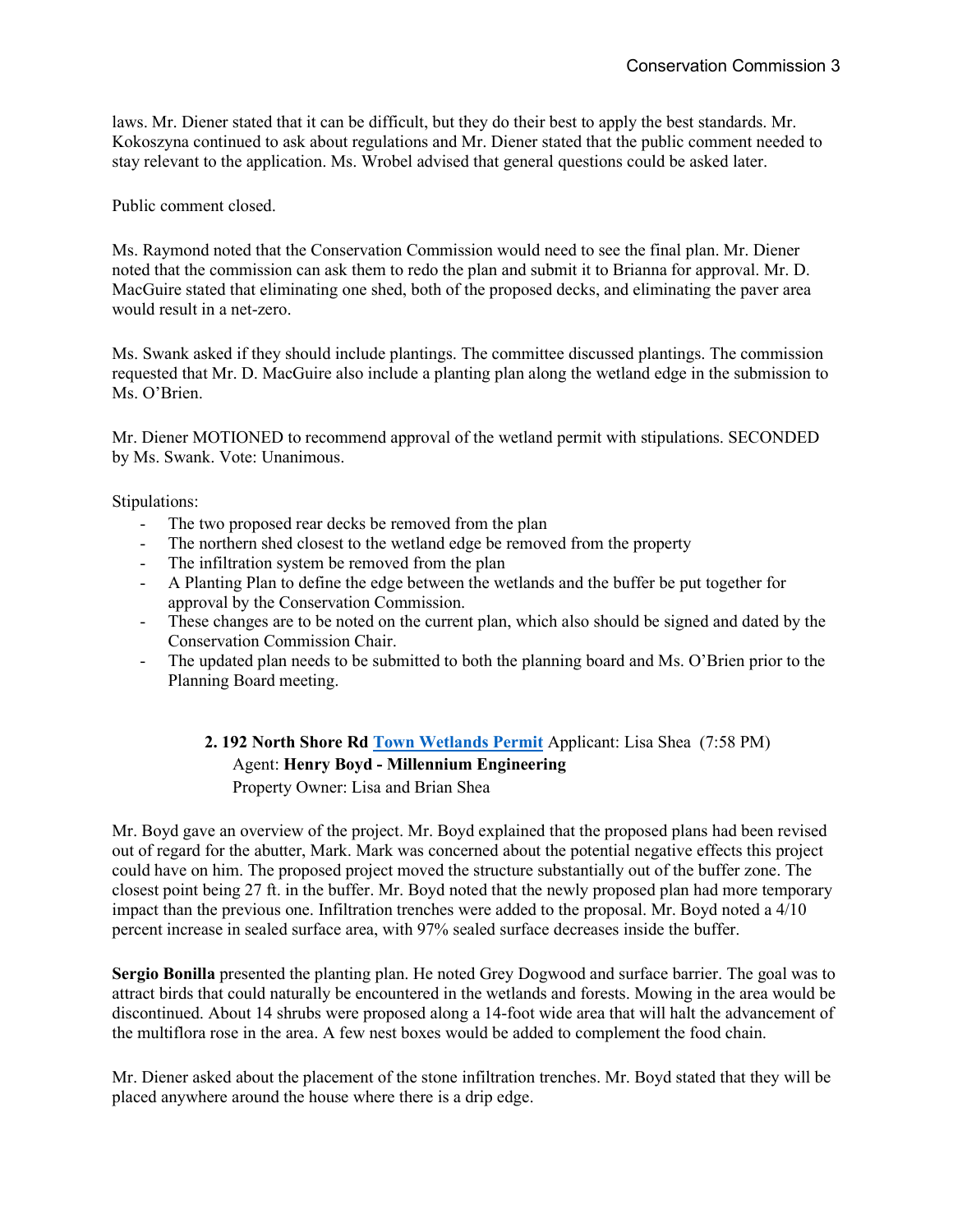Mr. Diener asked how the elevation from the yard to the road would change. Mr. Boyd stated that there is currently a 4.5% pitch from the yard to the street. The pavers in the plan would work at that level. The goal is to tie into the natural grade as quickly as possible.

Mr. Diener asked about a variance from the Zoning Board regarding working within a 12ft setback. Mr. Boyd explained that the variance will cover anything between the 50ft buffer and 12ft set back.

Ms. Swank stated that she is happy with the proposed planting and pervious pavement. She noted concern regarding the maintenance of the pavers when ownership of the property changes. Mr. Boyd mentioned a grout that is low maintenance and pervious. He will get the commission information on this.

Ms. Raymond noted that the extra work is positive.

Public comment opens.

**Mark Kokoszyna** of 188 North Shore Road. Mr. Kokoszyna stated that he is the abutter on the west side of this property. Mr. Kokoszyna voiced concern that this project could inflame the flooding issues already affecting his property. Mr. Kokoszyna asked if the structure on the proposal could be moved back to allow for the grade to be relaxed so that his property would be more protected from storm run-off. Mr. Kokoszyna gave Ms. O'Brien a copy of a drawing of the area.

Mr. Boyd stated that he is aware of the flooding issues in the area and noted an area to the West of the property that the town would need to take drainage easements and place a catch basin to alleviate the situation.

Public comment closed.

Mr. Tilton MOTIONED to recommend the Wetlands Permit for the 192 North Shore Road project as presented. SECONDED by Ms. Raymond. Vote: Unanimous.

Mr. Tilton asked that a note be sent to Public Works to share flooding concerns presented.

**3. 968 Ocean Blvd Town Wetlands Permit** Applicant: Gegalis, Joan M. Revocable Trust Agent: **Mark West,** West Environmental, Inc Property Owner: Gegalis, Joan M. Revocable Trust

Mr. West gave an overview of the project. The project proposed is a repair to an existing seawall that had some voids. The project also proposed the addition of stairs built into the seawall. Mr. West pointed out the access point and the right of way in a photo provided.

Mr. Tilton MOTIONED to recommend approval of the Town Wetland Permit for 968 Ocean Blvd. SECONDED by Ms. Raymond. Vote: Unanimous.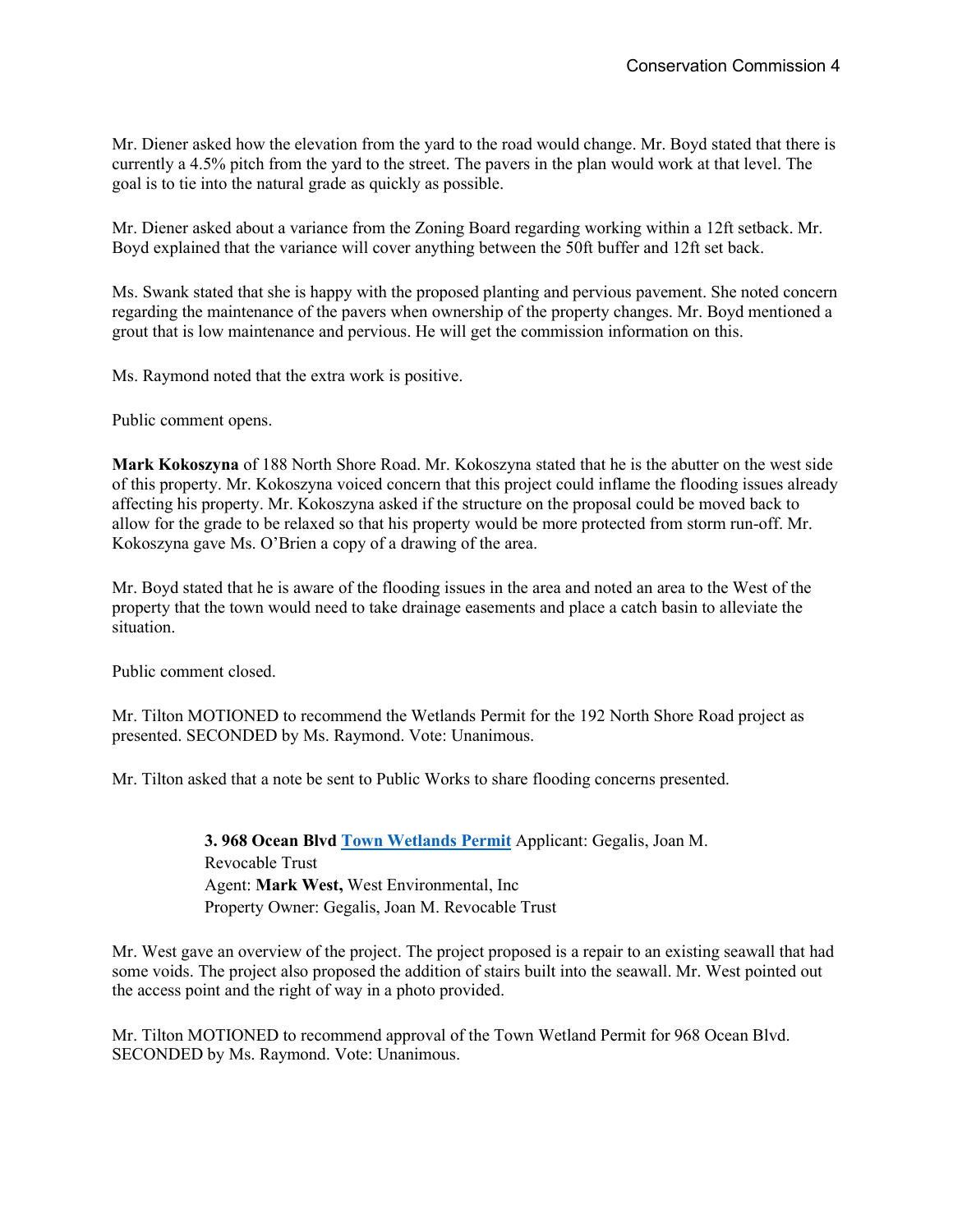## **4. 1074 Ocean Blvd Town Wetland Permit and NHDES Standard Dredge & Fill**  Applicant: Tanya Hovnanian Baghdassarian Agent: **Mark** West Property Owner: Tanya Hovnanian Baghdassarian

Mr. West gave an overview of the proposed project. Mr. West explained that they are looking for DES and Town Wetlands Permits. Mr. West stated that they reduced the impact of the project significantly from where it started. Mr. West handed out a map with details of what will happen within the 100 ft buffer zone. The project had been reduced from minor impact to minimum impact. The project totals 1362 sq ft, with 1129 sq ft being a temporary impact. This proposal included the repair of a stone seawall in front of a concrete seawall and the addition of concrete stairs. All work proposed is within the current footprint. The impervious impact is the stairs, and they plan to mitigate this impact by replacing the pathway down to the seawall with pervious material. There will be 233 sq ft of permanent new impact, this included a patio and posts for a fence. The plan included plantings of native Red Cedar on both sides of the property, which were not considered an impact. Within the buffer there is no permanent impact. Mr. West noted an extensive planting plan outside of the buffer. There will be a 38.8% reduction in imperviousness on the site.

Ms. Wrobel asked for clarification on reduced impact and its effect on state permits. Mr. West said that the project is now a minimum impact project.

Mr. Diener asked about a former impervious patio shown on the plan between the 50 and 100 foot lines. Mr. West stated that the patio is being changed to a pervious structure. Ms. Swank asked what type of material will be used for the pervious structures. Mr. West stated that a material called Techo Bloc will be used for the pervious pavers. He noted that there are details about this material in the plans provided. Ms. Swank inquired about required maintenance and if the sand could interfere with the material. Mr. West noted that there are instructions on how to clean the material annually and stated that sand will not inhibit it.

Ms. Swank MOTIONED to recommend approval of the Town Wetland Permit for the plan as presented 2/22/22. SECONDED by Mr. Tilton. Vote: Unanimous.

Mr. Tilton MOTIONED to support the NHDES Standard Dredge and Fill as amended to expedite. SECONDED by Ms. Raymond. Vote: Unanimous.

## **IV. Appointments**

1. Brendan Quigley, Wetland Scientist/GIS Specialist, Gove Environmental Services; Liberty Lane Redevelopment Project

Ted Morris: Attorney

Mr. Morris stated that the appointment was intended to establish communication and get the commission's thoughts after the site-walk. Mr. Morris noted that they would like to talk about mitigation proposals based on what is presented.

Mr. Quigley gave an overview of the intended project. The site is located on the eastern half of Liberty Lane. (1 Liberty Lane East). Currently, there is an old brick building on the site and numerous roads and wetlands. The intended redevelopment would be for a large building for use as a life sciences facility or warehousing. This project would include multiple large parking lots, with their location to be determined.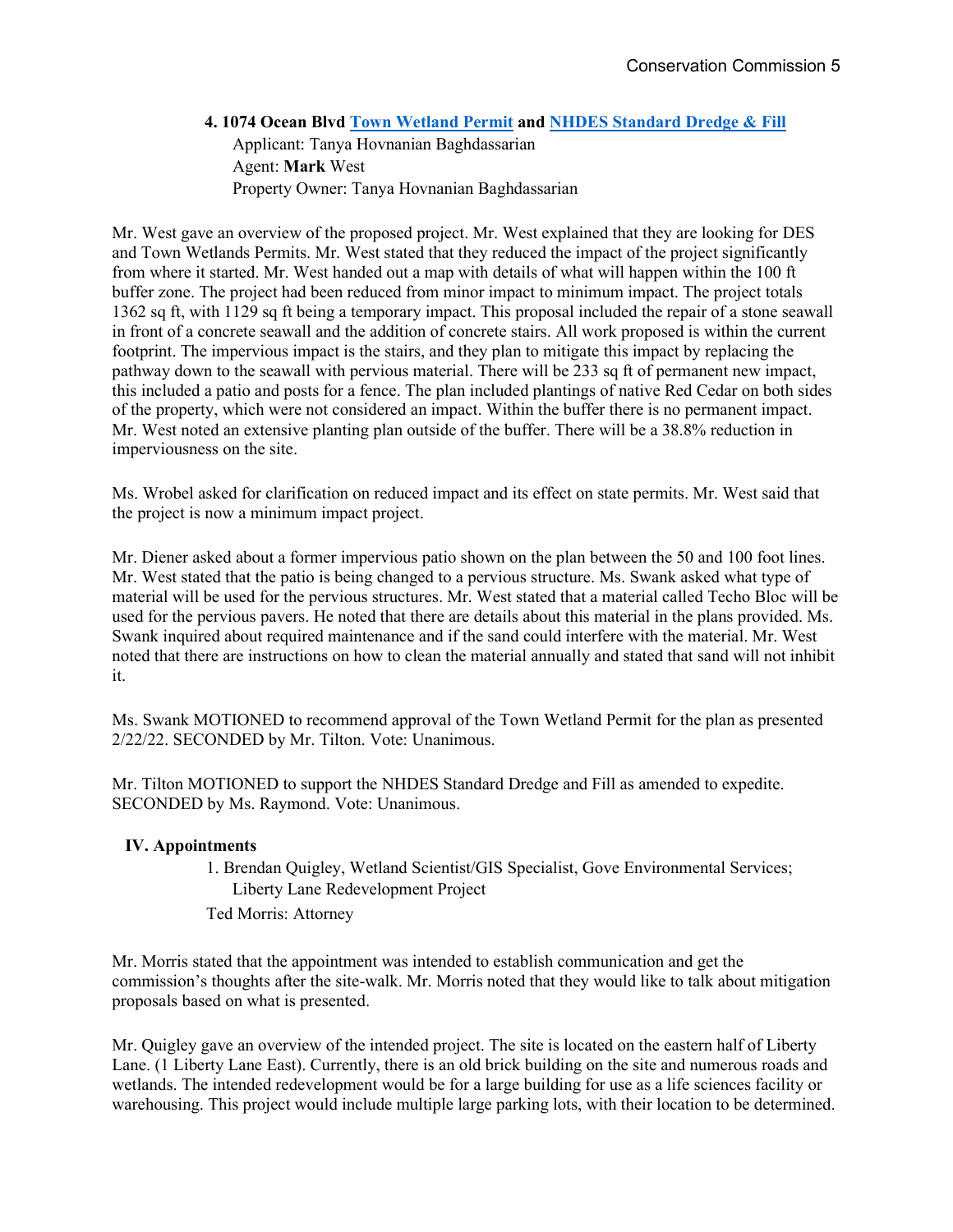The estimated impact would be about 2.6 acres depending on the parking lots. There may be additional impacts, but Mr. Quigley states that the intent would be to keep the impact under 3 acres.

Ms. Raymond asked for Mr. Quigley and Mr. Morris to define 'impacts'. Specifically, if they are referring to impacts to the wetlands, buffer, or otherwise. Mr. Quigley stated that he was referring to the wetlands.

Mr. Diener stated that he does not feel comfortable getting specific about potential mitigation amounts until there is more information regarding impacts. Mr. Diener noted that he would expect a project like this may include offsite wetland remediation or restoration as mitigation. Mr. Diener also stated that a project of this size could include a donation of land to the town as mitigation for the onsite impacts.

Ms. Swank asked if there is a way to provide an easement so that the public would be able to access parts of the Liberty Lane area.

Mr. Tilton added that he is concerned about impacts on surface water and treatment. He noted hot parking lot runoff. He stated that mitigation is hard to identify until it is clear how the town's people will be affected.

Ms. Raymond voiced her agreement with Mr. Diener. She felt they cannot get specific until there is an actual plan, although it was clear they would need mitigation.

Ms. Wrobel stated that she agrees with Mr. Tilton's concern and she would like to see some strong plans for addressing storm water. She noted a possible donation of land that could be held under the Conservation Commission.

Ms. O'Brien stated that she is optimistic to see the design. She noted that she would look forward to hearing more about LEED certifications or other green building options.

Mr. Quigley clarified that they are not required to pay into the Aquatic Resource Mitigation (ARM) fund and they would rather not. He goes on to state that they would rather do a preservation or restoration project that the Commission would like to accomplish. Ms. Wrobel advised them to consider this the Commission's first exposure to this project. Ms. Raymond asked if there may be a better, more interim step between now and when they submit the final project so that the Commission could review the plans so they could give more informed direction and better understand the scale of the project. Ms. Wrobel noted that the Commission appreciated them reaching out early.

Ms. O'Brien asked what else they are looking for from the commission for the pre-application meeting with NHDES. Mr. Quigley noted that at the meeting they will be asked about mitigation with the town. He stated that it would be helpful if they could present that they have already begun to look into this. The pre-application meeting is set for March 10th. The commission continued to discuss the pre-application meeting.

Ms. Raymond stated that she does not feel comfortable saying the commission understands the impacts. Mr. Tilton suggested they send out a list of things we would like to accomplish so that they have an idea of what they are looking at? Ms. O'Brien stated that she has a list of shovel ready projects. Ms. Raymond reiterated that she still does not feel comfortable with that suggestion. The commission continued to discuss options.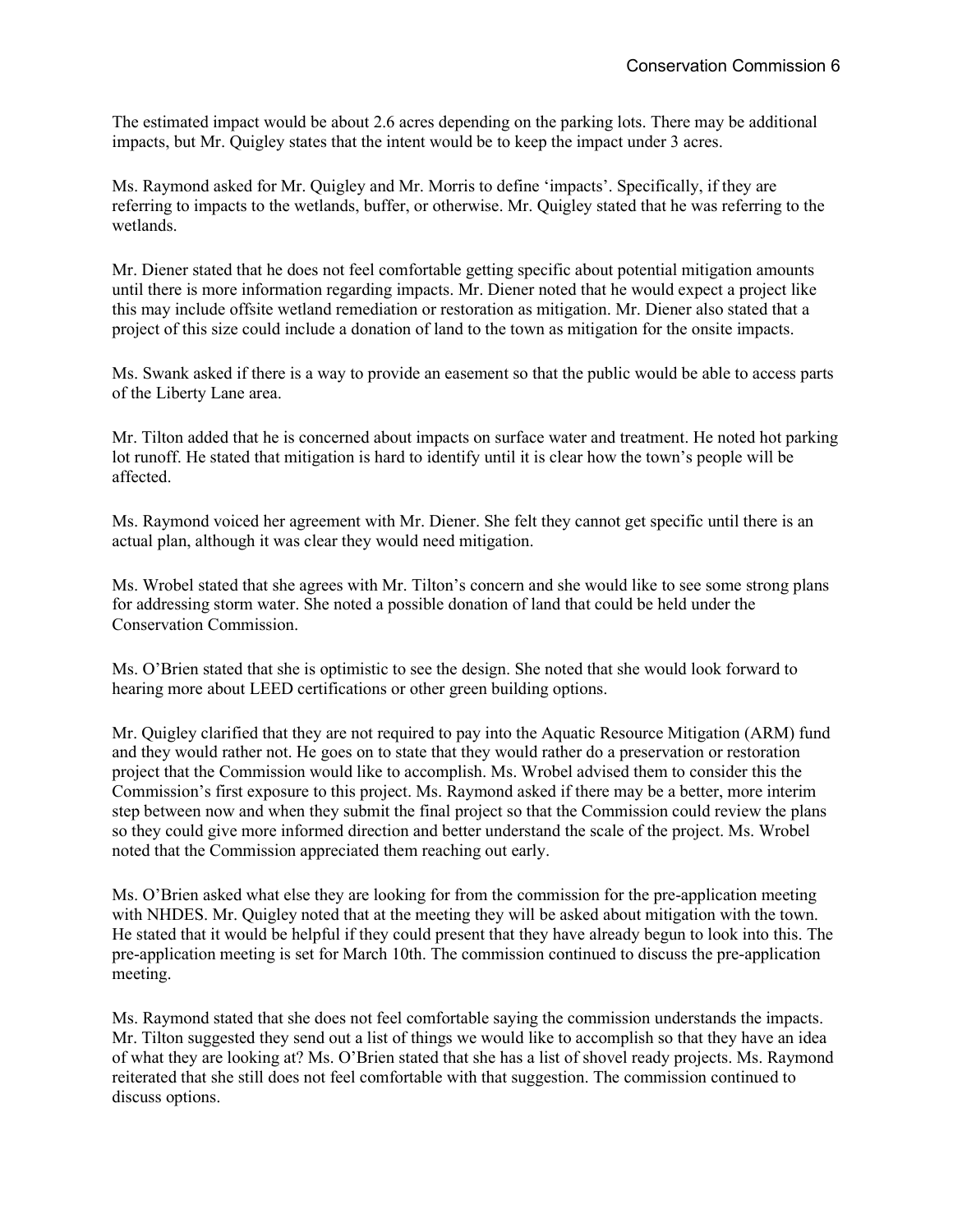Mr. Diener asked Mr. Morris and Mr. Quigley if they can state that there are a number of options for projects they can do for mitigation. Ms. Wrobel stated that she does not want to give any projects by name, but they can give an idea of the projects available. She added that if the state needs more they can say the commission does have projects.

Mr. Tilton noted that the state would likely prefer to have money go to the ARM fund. Ms. O'Brien shared that concern. Mr. Diener stated that the state has their shovel ready list.

Ms. O'Brien said she would be at the pre-application meeting. The Commission agreed that the applicant could say that they have met with the Commission and started a discussion about mitigation, that the Commission looks forward to continuing to work on this with them, and that the Commission has some "shovel-ready" projects, previously submitted to NHDES, that may be considered as mitigation for this project, depending on the nature and extent of the final wetlands and buffer impacts.

#### **V. New Business 9:23 PM**

*1. CHAT Update* 

Mr. Loiseau leaves.

Ms. O'Brien gave an update.

● Ways to fund coastal resilience projects were discussed. Discussion will continue.

## *2. Finances*

Ms. Swank gave an update.

- 4th quarter and year end reports were distributed.
- $\bullet$  Q1 20,000

## **VI. Old Business 9:27**

*1. Barkley Property* 

Mr. Diener gave an update.

- Applied to a grant from Kennebunk bank \$10,000. The board of directors came back with \$15,000
- 6 grants have been applied to, 4 yes, 1 no, 1 waiting
- Successful site-walk recently. Another site-walk is planned the Sunday before the election, March 6th.

Ms. Wrobel: We will do some social media to say how much we raised?

The commission previously decided that this would be confusing to the public.

Mr. Diener noted that 'In The Know Hampton' posted the warrant article for the Barkley property on their Facebook page.

#### *2. Standard Stipulations*

Postponed until the next meeting.

## **VII. Conservation Coordinator and Chair Update**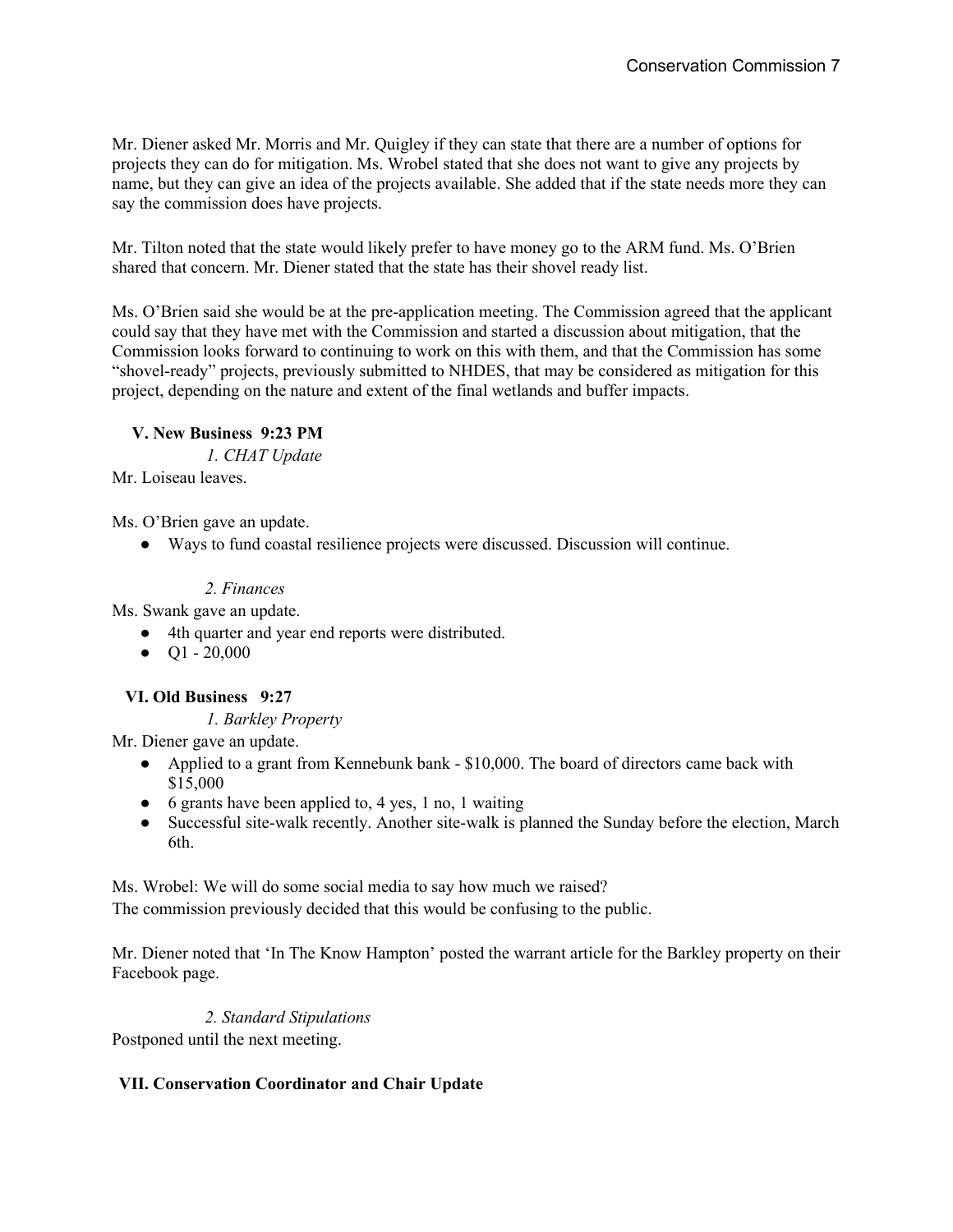## 1. Spring Newsletter

Ms. O'Brien gave an update.

- Some materials have been gathered.
- Send anything specific you would like to see featured in the news letter to Ms. O'Brien and it can be reviewed at the next meeting.

#### 2. Conservation Award

Ms. O'Brien gave an update.

- There has been no interest.
- Ideas from the committee are welcomed.

Mr. Diener asked if it had been publicized. Ms. O'Brien confirmed that it has been on social media and channel 22. Mr. Diener suggested a news article and distributed information to the schools.

#### 3. Composting at the transfer station

Ms. O'Brien gave an update.

- There is composting available at the transfer station for residents.
- Buckets can be dropped off at no charge.
	- 4. Other Updates

Ms. O'Brien Gave an update.

- The Conservation Commission is actively hiring interns for summer monitoring positions.
- A UNH class sent a letter regarding their interest in placing sensors in Hampton to monitor flooding. They will be looking for the Board of Selectmen's approval to place the sensors on public property. There would be 4 sensors and a weather station.

Ms. Raymond asked if the sensors will be tidal or non-tidal. Ms. O'Brien read from the letter and the commission agreed that it sounds like tidal. Ms. Wrobel expressed her support for this project. Ms. Swank agreed. Mr. Fox noted that tidal sensors may already exist in the marsh.

Mr. Tilton emphasized that the summer intern should understand that they are looking for violations, not to advise the commission on how to operate. Mr. Diener stated that the students should understand it is a monitoring position, and not a policy review. Mr. O'Brien noted that the listing clearly stated the position is about monitoring the land.

#### **VIII. Alternate to join the commission**

Mark Hillar attended the meeting as a candidate for the alternate position.

Mr. Hillar stated that he is a 4 year resident of Hampton, recent retiree from the Department of Health Management and Policy at UNH. He is very active in community activities. He has served on multiple boards of health. Since retiring he has done a lot of work with the state on developing programs or policy for scarce resources in regard to Covid.

Ms. Wrobel asks for a note to be sent to her or Ms. O'Brien for the commission to review.

#### **IX. Adjourn 9:42 PM**